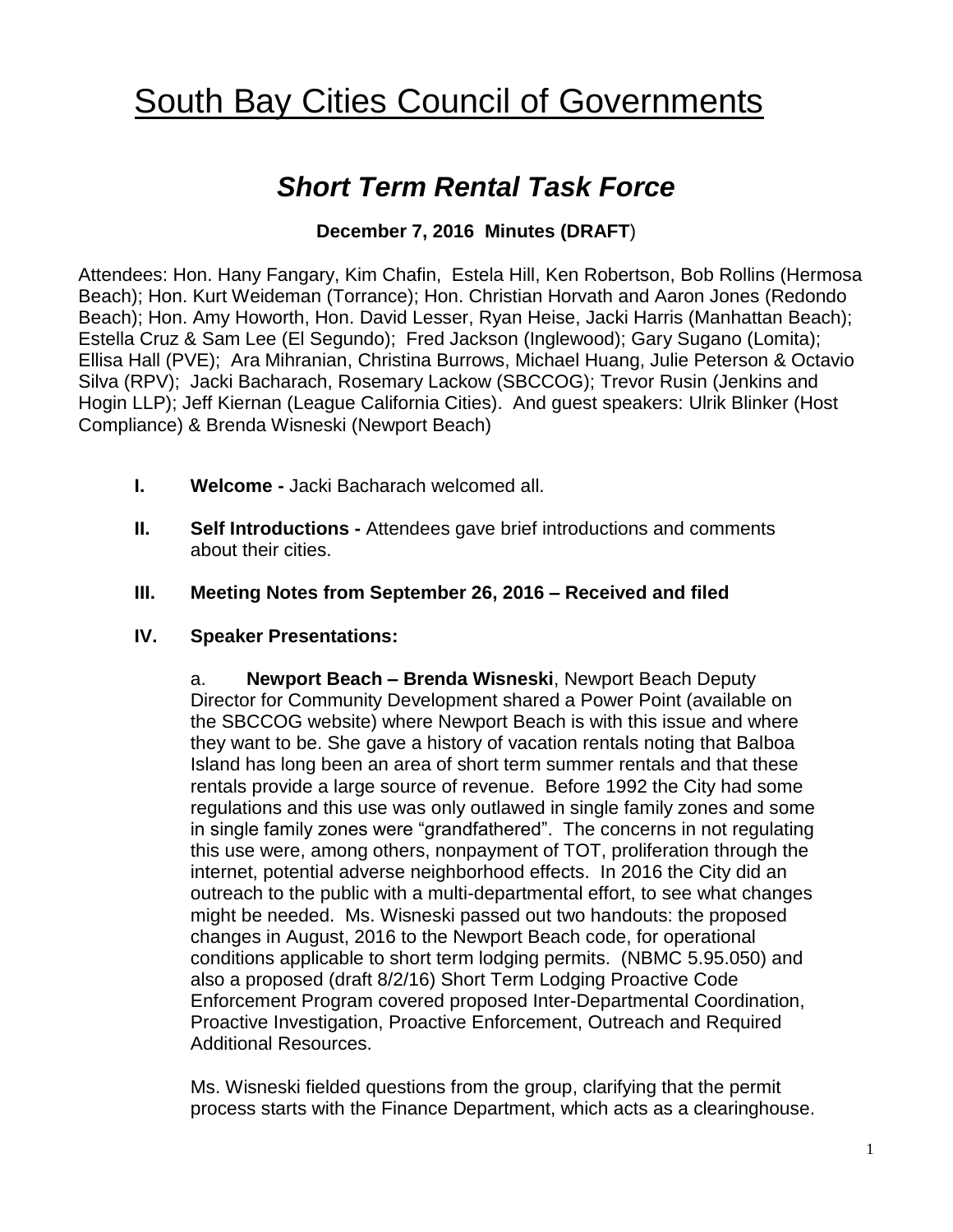They use GIS to locate lodging sites, but a simple excel file can be used if don't have GIS. There is direct communication between Finance and the Community Development code enforcement. Regarding how code enforcement is done, Newport Beach does not do "sting" operations, they use observation and then knock on the door and start asking questions. It is important to secure evidence of the violation. Newport Beach does not require a homeowner to live on the premises (that is "Homesharing"). No outside signs are permitted.

b. **Host Compliance** - **Ulrik Binzer, Founder & CEO**, gave a presentation, addressing the effectiveness of bans, alternatives to bans, and the issue of revenue as an offset to the cost of enforcement. He showed, using a chart, the huge increase in short term rentals between 2008 and 2015 and presently there are about 120 websites that are involved with this type of lodging and 42,000 rentals in LA County. In the South Bay, the number of short term rentals varies significantly, citing 29,357 unique rentals and 32,206 total listings (there are several crosslistings). This presents a great challenge.

Other points he made: STR's can drive a significant economic growth, citing the city of San Diego's experience, but can also create impacts that threaten neighborhood character. In defining success, the question is: have the strategic objectives for the regulation been achieved and in a way that is a net benefit to the community after factoring in the full cost of compliance and enforcement? He suggested that in many cases bans don't work (examples: Santa Monica, Redondo Beach, Santa Barbara, West Hollywood) and give a city negative press (Santa Monica, Santa Barbara). Traditional enforcement practices are not the most efficient or cost effective way to address STR non-compliance. Finding addresses is difficult, websites don't publish addresses and companies are secretive and not cooperative. What is the alternative? Mr. Binzer suggested that innovative cities are finding ways to mitigate negative consequences while defining policy objectives that reflect the best regulatory practices. For example, some cities have established percentages of a block that can have STR permits. There are software tools that can eliminate costly back-office compliance monitoring and enforcement work. Cities can outsource compliance and monitoring.

#### **V. General Discussion**

Mr. Binzer responded to questions from the group. He noted that fees can recoup the cost of enforcement and with fines this amount can be higher. He believes that West Hollywood has a good practice in that the cost gets passed to the host. He noted that in Hermosa Beach only 12 out of 180 enforcement letters sent were in error. He stated that Host Compliance has 31 clients and he believes that it is bad publicity for the lodging platform businesses to go after the cities. He clarified that they do not access Airbnb data, but use algorithms they have developed**.**